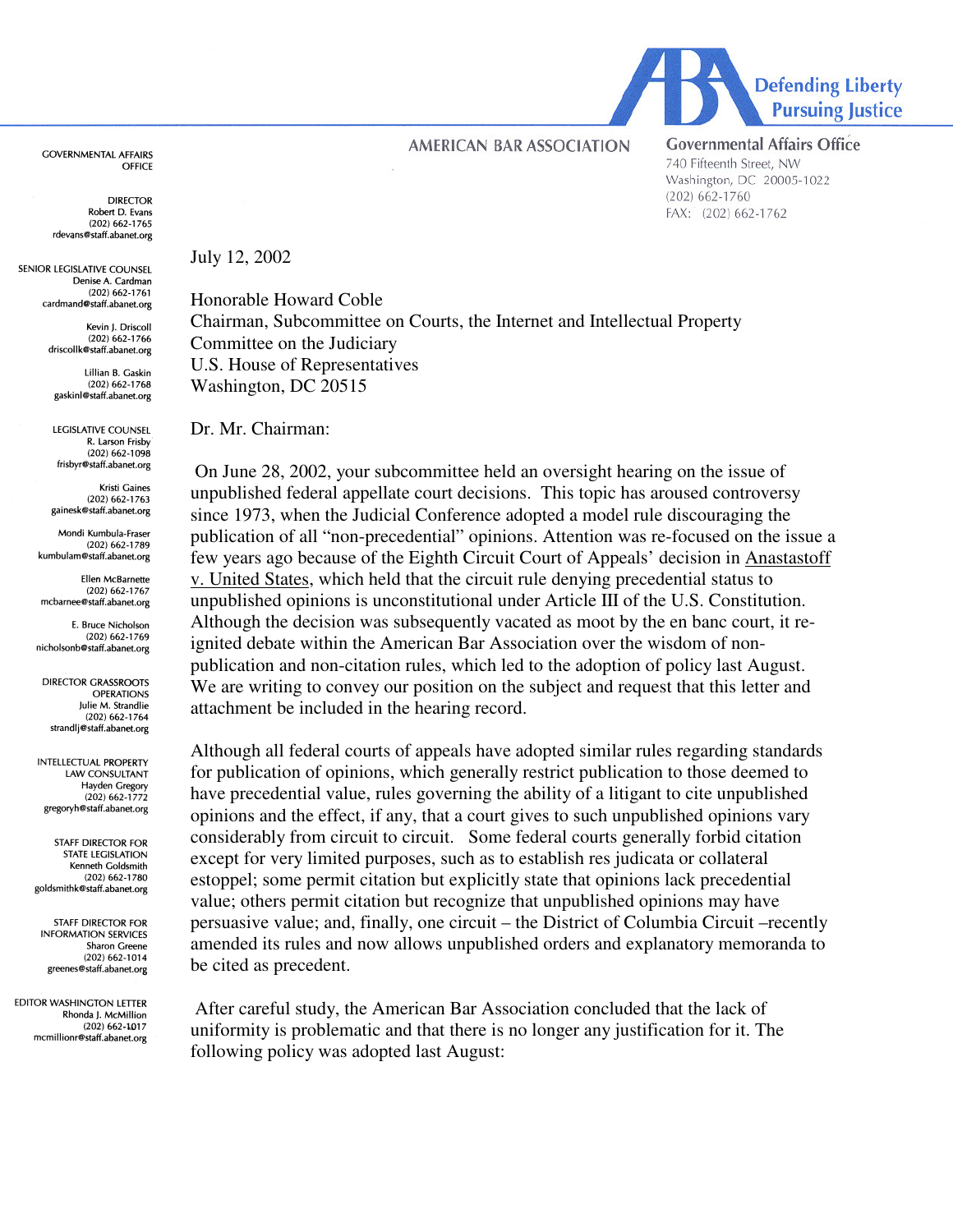RESOLVED, that the American Bar Association opposes the practice of various federal courts of appeal in prohibiting citation to or reliance upon their unpublished opinions as contrary to the best interests of the public and the legal profession.

FURTHER RESOLVED, that the American Bar Association urges the federal courts of appeals uniformly to:

- 1. Take all necessary steps to make their unpublished decisions available through print or electronic publications, publicly accessible media sites, CD-ROMs, and/or Internet Websites; and
- 2. Permit citation to relevant opinions.

Both the resolution and its accompanying background report are attached to this letter. Please note, however, that only the resolution itself constitutes official ABA policy; the background report is included only for explanatory purposes.

The traditional justifications for current rules prohibiting citation to unpublished federal appellate court opinions -- the increased cost and time to obtain, store and research a growing body of case law; the need for judicial efficiency; and the perceived unfairness to some litigants who may have difficulty getting access to unpublished opinions -- no longer carry substantial weight. On the other hand, several practical litigation considerations exist to support adoption by the federal courts of appeals of a uniform rule permitting citation to relevant unpublished opinions.

First, and perhaps foremost, is the issue of the quality and extent of the record upon which to base a further appeal. Rules barring citation to unpublished decisions prevent a party from creating a complete record of the authorities and prior appellate rulings bearing on a matter.

Second, by restricting the effect and use of such decisions, rules against citation of unpublished decisions also have an adverse impact on the appellate court's ability to provide a complete and instructive record of the court's analysis and rationale for its decision. This impact can be felt both in terms of a court's inability to support its decision by reference to prior (but unpublished) decisions and in its inability to cite or rely upon such decisions in distinguishing the outcome of other cases.

Third, rules against citing unpublished decisions may create anomalous situations in which the prior unpublished decisions of the particular court of appeals in the circuit in which the case has been brought are given less weight than published decisions of other appellate courts. We believe that the expectations of the parties and the federal appellate system would be better served where a court's own body of prior decision-making is given proper credence and effect vis-à-vis the decisions of a sister court.

Fourth, the lack of uniformity among the rules and approaches of the various federal appeals courts also is problematic. The same unpublished opinion may be citable for its persuasive value in one circuit court but not be citable in another. This difference in approach is particularly vexing because it could result in situations where an unpublished opinion could be cited to sister courts but not to the court authoring the opinion.